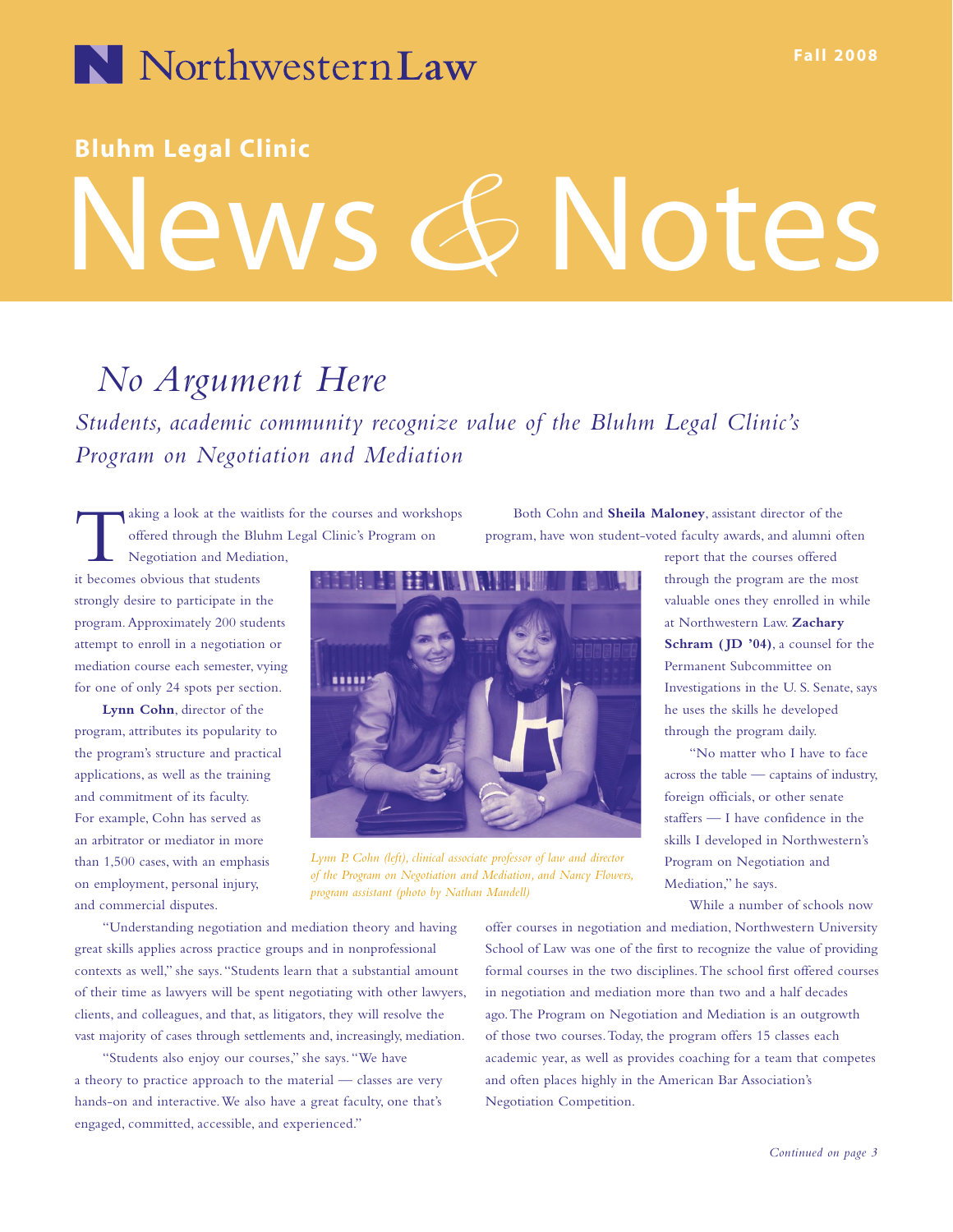## **Building Skills for the Present and the Future**

Thomas F. Geraghty, Professor of Law, Associate Dean of Clinical Education, and Director, Bluhm Legal Clinic



*(photo by Mary Hanlon)*

The Law School's update of its strategic plan,"Plan 2008: Preparing Great Leaders for the Changing World", focuses on developing the skills needed to prepare students for the legal practices of the present and of the future.

In an increasingly competitive environment, employers will expect law graduates to be productive practitioners without much additional, on-the-job training.The tasks they will be asked to

perform will range from the mundane (document review) to the more challenging (the taking of a first deposition; the responsibility for conducting investigations).

The more graduates can demonstrate an ability to perform well in these tasks, the better their prospects of receiving more challenging and rewarding assignments, and the more likely it is that they will find meaning and a certain quality of life and fulfillment in the practice of law.

A good clinical program helps prepare students to do well in all of these areas. It provides skills training, reflection on the role of the lawyer, and engagement in meaningful tasks on behalf of clients. It can demonstrate through experience the realities of the practice of law (except, perhaps, for today's emphasis on business development as a criterion for advancement), and can lead students to reflect on how to achieve a balanced and rewarding professional life.

We want to graduate students who are more than good technicians, strategists, and business people (though these attributes are all necessary for a successful career for the majority of our graduates).There are additional qualities that are just as — or more important than technical skills, and these are qualities that the vast majority of our students bring with them to law school: high ethical standards, professionalism, commitment to high ideals, and involvement in the community.

These are the qualities that, ultimately, will make the practice of law enjoyable and rewarding, and that will allow our graduates to judge themselves based upon criteria that go beyond economic and organizational success.These are also the qualities that will prevent our students from falling prey to the ethical lapses that too often are the product of pressure to enhance the bottom line.

This is not to say that the bottom line isn't important. It is. But a solid foundation in ethics and professional responsibility can help lawyers resist the temptation to compromise principle for advancement or more money. It will be increasingly hard to manage this pressure as the marketplace becomes more competitive and when, in order to "survive," compromises become increasingly attractive.

Perhaps the most effective lesson that a law student or a young lawyer can learn stems from a job well done for a client.The Bluhm Legal Clinic, as demonstrated by the items in this newsletter, provides many opportunities for this experience and for reflection upon this important rite of passage.

From this lesson, students learn what is necessary to get the job done.They learn how difficult and complex the job is — from gathering information from clients, witnesses, and colleagues, to putting together a plan for representation, to implementing that plan.They learn that the job is done better by lawyers working together than by one working alone.They learn the benefits of true collaboration and colleagueship.They learn how to reach out to other disciplines for information and consultation. Finally, they learn about the impediments to achieving a good result and how to overcome them for their individual clients and for clients who will face similar problems in the future.

The Bluhm Legal Clinic is a laboratory for the discovery and development of our students' talents in all of these areas. If you visit our new offices, you will see the student work area crowded with students who are deeply engaged in their work. Hopefully, our students will find ways of perpetuating this deep and satisfying engagement throughout their professional lives.

#### *Recent Faculty Publications*

#### **Thomas F. Geraghty**

"African Legal Education:A Missed Opportunity and Suggestions for Change: A Call for Renewed Attention to a Neglected Means of Securing Human Rights and Legal Predictability" in *5 Loyola University Chicago International Law Review 87–105* (2007) (Co-authored by Emmanuel K. Quansah).

"Reform of Legal Education in Ethiopia:The Ethiopian Experience in the Context of History, the Present, and the Future" in *22 Journal of Ethiopian Law 49–74* (2008) (Co-authored by Emmanuel K. Quansah).

#### **Steven Lubet**

*The Importance of Being Honest: How Lying, Secrecy, and Hypocrisy Collide with Truth in Law* (NYU Press, 2008).

"Judicial Campaign Speech and the Third Law of Motion" in *22 Notre Dame Journal of Law, Ethics & Public Policy 425–434* (2008).

#### **David J. Scheffer**

"Atrocity Crimes Framing the Responsibility to Protect" in *40 Case Western Reserve Journal of International Law 111–135* (2008).

"The Growing Relevance and Enforceability of Corporate Human Rights Responsibility" in *6 Northwestern University Journal of International Human Rights 218–221* (2008).

"Introduction:Atrocity Crimes Litigation During 2007" in *6 Northwestern University Journal of International Human Rights 375–381* (2008).

"Policy Issues Under the UN Charter and the Rome Statute" in *Conference on International Criminal Justice*, edited by Roberto Bellelli  $(2008)$ 

"The Security Council and International Law on Military Occupations" in *The United Nations Security Council and War;The Evolution of Thought and Practice since 1945*, edited by Vaughan Lowe, Adam Roberts, Jennifer Welsh, and Dominik Zaum (Oxford University Press, 2008).

"Why International Law Matters in God's World" in *Doing Justice to Mercy: Religion, Law, and Criminal Justice*, edited by Jonathan Rothchild, Matthew Myer Boulton, and Kevin Jung (University of Virginia Press, 2007).

#### *Recent Clinical Faculty Awards*

**Thomas Morsch** received a lifetime achievement award from Sidley & Austin LLP for his outstanding contributions to pro bono work.

**Locke Bowman** received the 2008 First Defender Award from First Defense Legal Aid.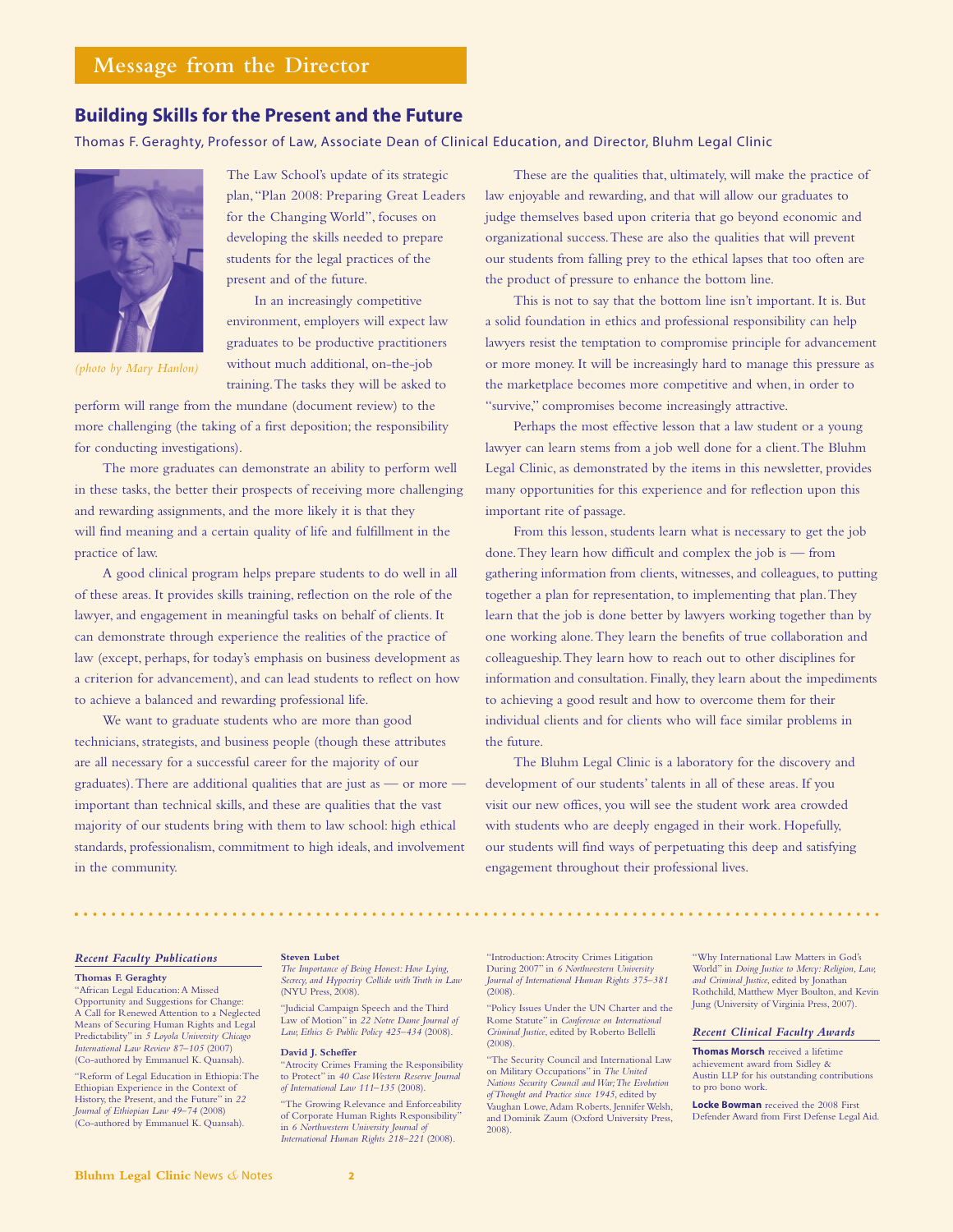#### **Lawyer as Problem Solver**

The award-winning Lawyer as Problem Solver (LPS) program, a requirement for first-year and LLM students, is run through the program, as well.

LPS introduces students to principles key to the legal profession, including oral and written communication, interviewing, integrative negotiation, dispute resolution, ethics, creativity, coalition-building, decision-making, teamwork, and leadership.

The program has five sessions — Client Counseling and Interviewing, Communication in the Legal Office, Negotiation and Conflict Management, Understanding Financial Data, and Improvisation Skills for Lawyers. Students must participate in two of the five sessions.

Maloney says LPS gives students one of the few chances to experience the practical — rather than theoretical — sides of the law during their first year of law school.

"There's very little relation between first-year curriculum and the practice of law," she says."The goal of LPS is to relate learning to real life early on."

#### **Let's Negotiate**

Second-year, third-year, and LLM students can take the Negotiation Workshop, a prerequisite for the program's mediation courses. In the workshop, students work in teams or one-on-one, covering a wide range of situations, including real estate deals, lawsuit settlements, and intra-family, neighborhood, or labor disputes.

**Jacob Babcock (JD '09)**, currently a teaching assistant in the course, knew he wanted to enroll in the workshop even before he formally accepted an offer to Northwestern Law. During Day at Northwestern Law, a weekend for admitted students, he sat in on a negotiation demonstration.

"Sheila and Lynn taught a sample class and I thought it was awesome," Babcock says."They were so dynamic and the exercise was interesting. It was one of the reasons I chose to go to Northwestern."

In addition to the workshop's interactive nature, Babcock says he enjoyed the opportunity to learn with and from LLM students. Each negotiation class reserves approximately one-third of its seats for LLM students.

"It's one of a few classes at Northwestern that fosters interaction between JDs and LLMs," he says."It was interesting to see the cultural differences in negotiations and to work toward a commonality and find common ground."

As part of the curriculum, students have two of their negotiations taped, and then review the tape with their professor. **Brooke Krekow (JD '09)** found this the most meaningful part of the course.

"It was really helpful to see where I could've been stronger as a negotiator, to see the hints that the other team gave that I could've capitalized on if I had been more attuned" she says.

Recognizing such opportunities and improving in the next negotiation is what the workshop is all about, Krekow says.

"Negotiation isn't something you can learn through books," she says."You need to go through the program, make the mistakes, and learn from them."

#### **Expanding the Skill Set**

Once a student has completed the negotiation workshop, they can enroll in the Mediation Process and Advocacy Workshop. In this course, students focus on the process of mediation from two perspectives: that of the mediator and that of the advocate considering whether mediation is appropriate for a particular dispute.

The Center for Conflict Resolution (CCR), a nonprofit provider of mediation services and conflict management training, conducts a portion of the skills training in the course, and students who successfully complete the training can become certified and conduct actual mediations on behalf of CCR.

Students can also enroll in the Mediation Practicum, which combines their mediation experience with the study of mediation theory.

Krekow enrolled in the workshop. She says it expanded the skill set she developed in the Negotiation Workshop and gave her additional practice in a necessary professional skill.

"Negotiation set a foundation and mediation took things to the next level," she says."It teaches you to think on your feet, which is something lawyers need to be good at."

Now a volunteer with the CCR, Krekow says her combined experience in negotiation and mediation has taught her different types of persuasion and different ways to handle different types of lawyers and clients, which translates into more flexibility when working on a case, both as a lawyer and a mediator.

"It has given me more choices to help get my client's needs met," she says.

#### **Program Staff and Faculty**

*In addition to Director Lynn Cohn and Assistant Director Sheila Maloney, the faculty and staff of the Program on Negotiation and Mediation includes Program Coordinator Nancy Flowers, whom students adore for her smile and appreciate for her treats; Daniel Gandert, a fellow in the program for two years; as well as seven adjunct faculty members from diverse areas of practice.*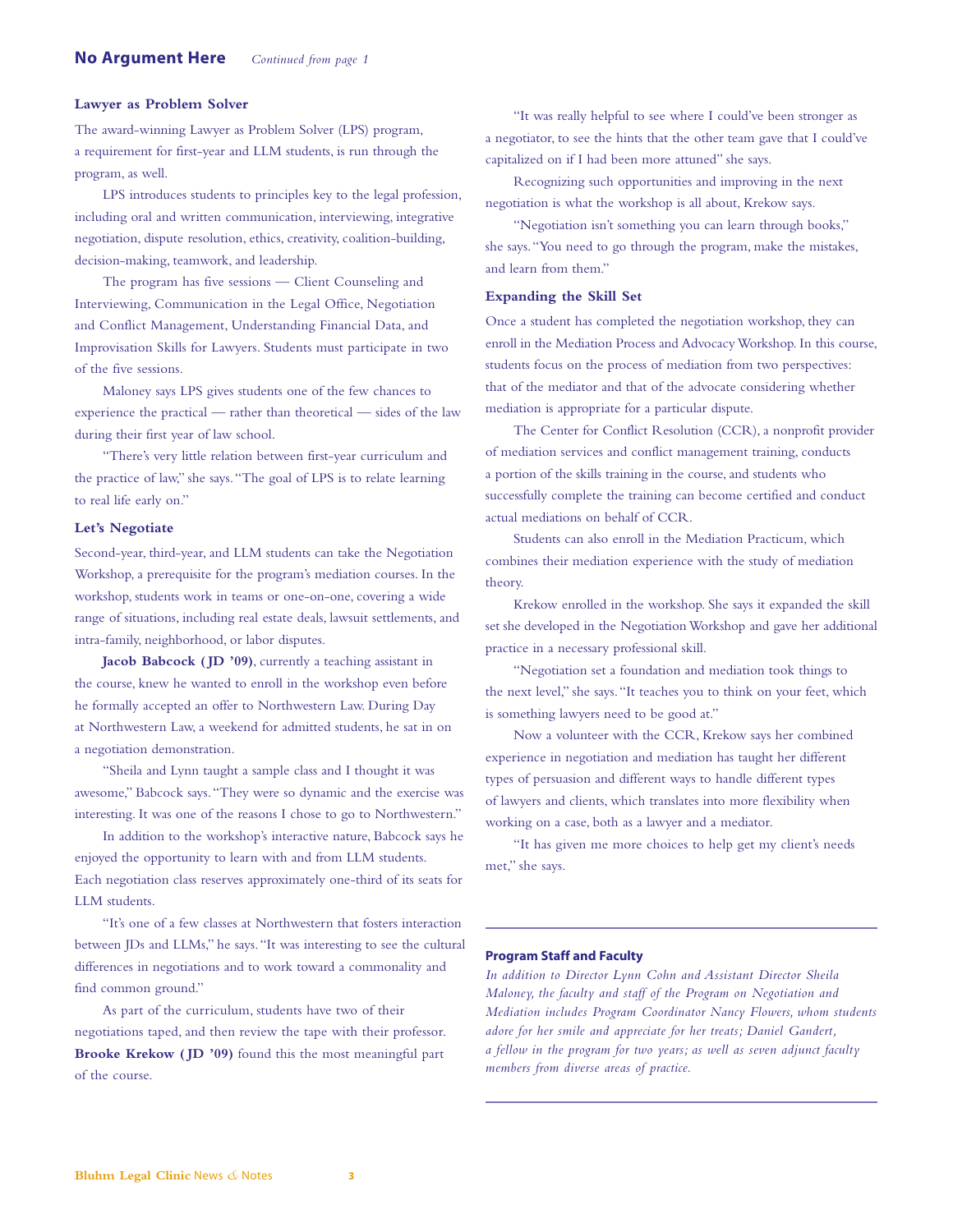# **Student Reflection**

# **A First-hand Education in Appellate Procedure**

#### by Michael Paik (JD '08) and Simar Singh (JD '08)

Law course descriptions sometimes oversell a class's uniqueness, academic value, and practical importance.Then there are the courses where mere words cannot describe its significance to a student's educational and professional development. One such course was Professor Sarah O'Rourke Schrup's Federal Appellate Clinic.

We enrolled in the clinic during our final year of law school. As part of the course, we took responsibility for appealing a federal criminal conviction to the Seventh Circuit. Many lawyers never have the opportunity to appeal a federal case, let alone so early in their legal careers. Moreover, criminal appeals rarely involve the types of unsettled legal issues and prosecutorial overreach that became apparent as we delved into our case, a little green behind the ears.

#### **Reviewing the Case**

Our client was arrested and charged with one count of attempted bank robbery and one count of carrying a firearm to facilitate a violent crime. At trial, the prosecution argued that our client had donned a disguise, approached a bank while carrying a concealed gun, touched the bank's entrance, turned away without entering, and retreated to a getaway car driven by an accomplice. As he left, he was spotted and followed by a passerby, who directed police to the shoe store that our client managed.There, police discovered him, his accomplice, disguise materials, and a gun. After a three day trial, our client was convicted of both charges and sentenced to 11 years in federal prison.

After reviewing the trial transcripts and exhibits, we were pessimistic about the appeal.The physical evidence and accomplice testimony were damning. Our client had a prior bank robbery conviction and, when he took the stand, offered disastrous testimony in an ill-conceived effort to deflect responsibility. His convictions were no surprise. At one point, we wondered whether we would even have an appealable issue.

#### **Difference of Opinion**

Yet from the outset, something seemed amiss.While our client's 11 year prison term was at the minimum of sentencing guidelines, it seemed excessive for what had transpired. Our discomfort with the sentence led us to carefully analyze how the government charged our client, constructed its case, and ultimately won.

We scoured the record, spent countless hours on Westlaw, and brainstormed frequently with Professor Schrup. Finally, in the midst of reviewing the supposedly cut and dry case, we discovered a 2004

Fifth Circuit opinion that interpreted the federal bank robbery statute under which our client was charged in a way that required the prosecution to prove the use of actual force or intimidation. In our case, there was none.

We further discovered that several circuits disagreed.They interpreted the statute as requiring only an attempt, though their rationale was not nearly as persuasive as the Fifth Circuit. If we could persuade the Seventh Circuit — which had yet to weigh in on the issue — that the Fifth Circuit was correct, our client's convictions would likely be reversed.

As we contemplated the argument, we discovered that the government had relied far too heavily on improper propensity evidence to compensate for the lack of any actual force or intimidation and, further, lacked convincing evidence that a firearm was present at the crime scene.Together, these issues gave us more than enough to work with.

#### **Presenting the Argument**

By the time we had fully fleshed out our arguments and filed the first brief, our initial pessimism had turned to faint optimism.After receiving the government's reply and filing our response, we began to feel confident.As if the stars had perfectly aligned, just weeks before our oral argument, Seventh Circuit Chief Judge Frank Easterbrook issued an opinion addressing a strikingly similar issue and adopted exactly the Fifth Circuit's interpretive stance that we had argued for in our briefs.

As oral arguments approached, we were certain of the validity of our position and determined to convince the Seventh Circuit that our client's improperly obtained convictions should be reversed. In a last bit of luck, Judge Easterbrook was assigned to our case on the morning of our arguments.

We argued assertively before the Seventh Circuit on May 13, 2008. Our arguments were well received. On August 26, 2008, we received the court's opinion, which adopted most of our arguments, and we won.

#### **Invaluable Lessons**

While such a victory is incredibly satisfying, the nine months we spent working on the case were perhaps the most enlightening and exciting of our law school careers.There was, of course, the incredible first-hand education in appellate procedure and legal writing, as well as the newly felt determination and motivation to win for a client, but far more profound and sobering were the realizations about the justice system that put him there in the first place.

Had the government charged and prosecuted our client's case properly, he would likely have been convicted and served in prison, but would have done so under a different statute and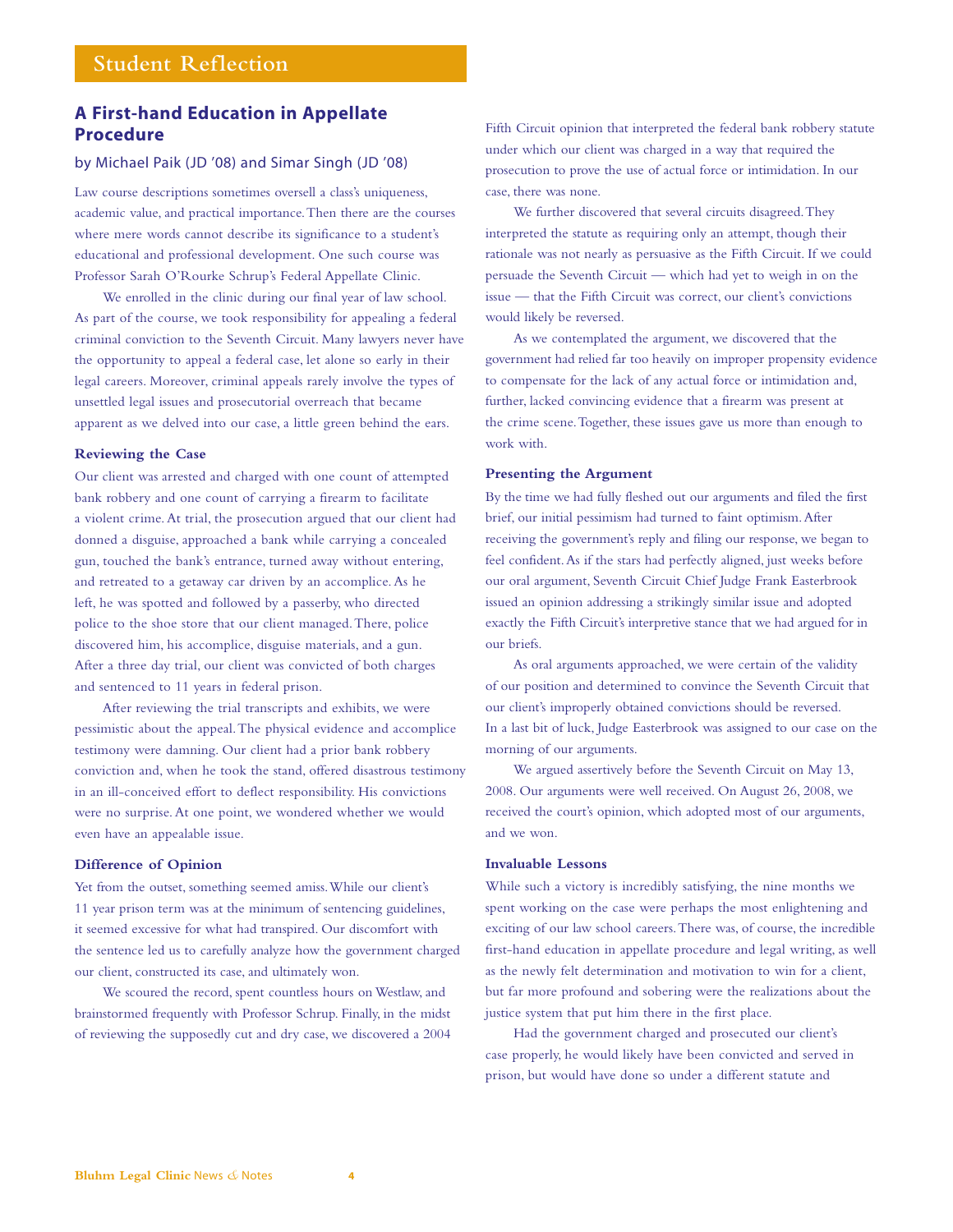for far less time.The ease with which the government was able to subtly stretch the law in order to obtain the longest possible sentence only leads us to question how often such tactics are used. Were it not for our research and legal analysis, our client would have been stuck with an unfair sentence without the strongest legal arguments for an appeal.

We are both now poised to take positions at large firms with litigation departments that do not review everyday criminal convictions.Yet our experience in the clinic has persuaded us to do just that through our pro bono hours, whether that be continuing our current client's case to the U.S. Supreme Court, or finding new clients who deserve just as much help.

# **Alumni Profile**

#### **Carol Genis (JD '88): A Career Built on Trust**



From society's most vulnerable to major forces in the entertainment industry, Carol Genis ( JD '88) has represented clients across the spectrum.Whatever the specifics of the legal problem, Genis says she believes there's one fundamental element that makes or breaks every case: the trust between lawyer and client.

"Trust is the key to successful client

relationships," Genis says."My experience in working with clients of the [Bluhm] Legal Clinic and learning the importance of trust shaped who I am today.At the clinic, I worked for clients who came to us with their life literally hanging by a thread.They entrusted us with their survival.That is an enormous responsibility and duty to undertake, and on the most fundamental level, it requires absolute trust."

Genis is a partner at Bell, Boyd and Lloyd LLP in the firm's Intellectual Property Department. She went to work at Bell, Boyd straight out of Northwestern Law and has spent her entire career there.After 10 years doing strictly litigation, she expanded her practice into transactional work and concentrates in intellectual property and entertainment law. She represents such big names as 20th Century Fox, film production company Relativity Media, and singer and songwriter Michael Bolton. In a recent transaction, the U.S. Olympic men's basketball team and Nike negotiated with Genis to use a 1983 rendition of "The Star-Spangled Banner" by the late, legendary singer Marvin Gaye as its theme song. Genis represents Gaye's name and likeness.

In addition to film and television studios, Hollywood entertainers, and major recording artists, Genis' clients include mutual fund companies, banking institutions, newscasters, authors, and manufacturers of food, golf products, liquor, pet products, toys, and games.

"What's great about my practice is how diverse it is," she says. "On any given day, I could be working on the development of a new brand of soft drink or a new golf club, or I may be working on a television show or musical CD."

Genis says she began practicing intellectual property litigation, in particular trademark and copyright litigation, from the very beginning of her career.

"Over time and particularly with the technology explosion, that work continued to multiply, so the main focus of my practice necessarily became IP," she says.

But she says she remains a litigator at the core.

"My litigation experience gives me a unique perspective in approaching transactional matters," she says."When I put deals together, I foresee the consequences and try to build the agreements so that they are indestructible."

As an example, she cites a recent trial her team won for Relativity Media Principal Ryan Kavanaugh (whose films include *American Gangster*, *3:10 to Yuma*, *Hancock*, *Mamma Mia*, and *Atonement*) against Public Relations Executive Michael Sitrick, who attempted to undo his obligations under a prior agreement with Kavanaugh.

"There is nothing comparable to going to trial," Genis says. "Every cell in your body has to be focused on achieving the best possible result. Northwestern gave me the hard-core fundamentals to become a successful litigator and trial attorney. I consider myself extremely fortunate to have learned trial technique and negotiating skills from Professors [Robert] Burns, [Thomas] Geraghty, [John] Elson, and [Stephen] Lubet, and evidence from Professor [Ronald] Allen.The skills I use today came directly from them. I still have my class notes.That's how much I value what they taught me."

Based in Chicago, Genis spends a good deal of time in Los Angeles because many of her clients are in the entertainment business. She also spends as much time on Northwestern's Evanston campus as she can manage. She has long had season tickets for NU football and basketball, and she has sent her teenage son Brady to classes at the Center for Talent Development.

"To me, Northwestern is the best place on earth," she says. "Virtually every one of my friendships and professional relationships links back to Northwestern. I cannot overstate how important Northwestern has been and continues to be in my life."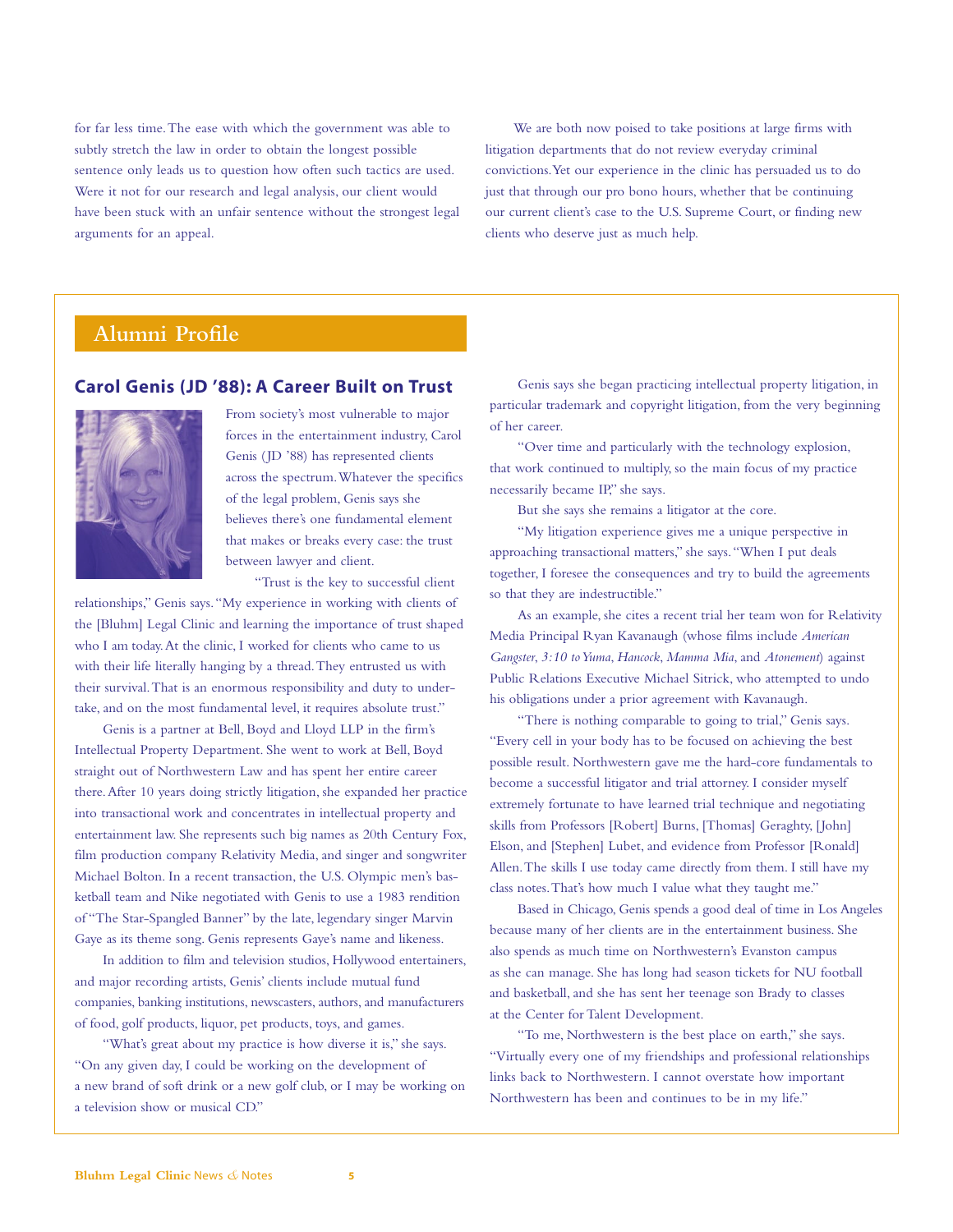# **Center Updates**

# **Children and Family Justice Center Wins Not Guilty Verdict and Implements Key Policy Initiatives**

Faculty and students of the Children and Family Justice Center (CFJC) successfully represented a client charged with murder.The not guilty verdict was the product of a year's worth of investigation, fact analysis, legal research, and trial preparation.

The trial team was led by **Tom Geraghty** and **Carolyn Frazier**, and included the help of numerous current and former clinic students: **Lucy Stroup (JD '08)**, **Shira Weissman (JD '08)**, **Matt Schiltz (JD '08)**, **Heather Goldsmith (JD '08)**, **Tom Heisler (JD '08)**, **Alex Aixala (JD '08)**, **Kristin Berger Parker (JD '08)**, **Emily Quick Shriver (JD '08)**, **Kary Crassweller (JD '09)**, **Jeff Davidson (JD '09)**, **Kyle Olson (JD '09)**, **Dan Gold-Kessler (JD '10)**, and **Amy Palmer (JD '09)**.

The client and his family also received invaluable support from two Northwestern social work students under the supervision of Clinical Professor **Monica Mahan**.

In addition to litigation, CFJC faculty, staff, and students are working to advance three related policy initiatives: the Illinois Juvenile Defender Resource Institute, created to improve indigent juvenile defense across the state; the Immigration/Juvenile Defense Initiative, designed to reduce the severe consequences of immigration law and policy on juvenile or criminal court defendants; and the Illinois Coalition for the Fair Sentencing of Children, a statewide campaign to abolish the sentence of life without possibility of parole for the 103 Illinois juvenile offenders currently sentenced to die in prison.

# **Illinois Supreme Court Reverses Conviction of Center on Wrongful Conviction Client**

The Illinois Supreme Court unanimously reversed the conviction of longtime Center on Wrongful Convictions (CWC) client Alan Beaman and ordered a new trial, in the appeal from the denial of Alan's petition for post-conviction relief.This represents his first court victory since his conviction in 1995.

Beaman was wrongfully convicted of murdering his former girlfriend 15 years ago in Normal, Illinois. Beaman became a suspect in the murder because of the stormy nature of their prior relationship. He was indicted and convicted despite strong evidence that he was 140 miles away in Rockford, Illinois, at the time of the crime, and despite the complete lack of affirmative evidence (such as eyewitness testimony or a confession). In other words, the state's case was based solely on alleged motive and opportunity.

During post-conviction proceedings, the CWC defense team presented new evidence that further strengthened Beaman's alibi, and argued that the trial prosecutor had committed a Brady violation in

failing to disclose critical information about a viable alternative suspect. This John Doe was also a former boyfriend of the victim, lived just five minutes away from her, and initially gave the police a false alibi for his whereabouts at the time of the murder. In actuality, he had no alibi.The information that the prosecution failed to disclose to defense counsel included John Doe's drug-dealing relationship with the victim, his history of violence against other women, and his evasiveness during a polygraph examination.

The Supreme Court held that the prosecutor had a Brady obligation to disclose this information to the defense, and that his failure to do so violated Beaman's constitutional right to due process. Further, given the "tenuous nature" of the state's case against Beaman, there was a "reasonable probability that the result of the trial would have been different" had the jury heard the evidence about this alternative suspect.This was particularly true where the state argued to the jury that Beaman was the only viable suspect without an alibi.

Beaman was represented by Clinical Professors **Karen Daniel** and **Jeff Urdangen**. Former CWC students **David Lieber (JD '05)**, **Jacqueline Johnson Arana (JD '05)**, and **Rachel Julis (JD '07)**, among many others, all did wonderful work on this case.

## **Students Help Latest Clients of Small Business Opportunity Center**

Under the supervision of Small Business Opportunity Center (SBOC) Director Esther Barron, students **Leigh Rovzar (JD-MBA '09)** and **Joe Dwyer (JD '08)** helped Green Lizard Solar LLC, a solar panel design and installation company and eco-consulting group, form the LLC, review intellectual property issues, and draft a comprehensive customer contract.

The SBOC will continue its representation of Green Lizard Solar this semester, with students **Boris Khentov (JD '09)** and **Susan McHugh (JD '09)** working on an operating agreement.

The SBOC has also been engaged by a new non-profit organization, Evanston At Home Association. Evanston at Home is a member-driven organization that offers residents more than 50 years old support to help them remain in their homes as they grow older. Evanston at Home has already received considerable donor support and membership interest.

Working with SBOC Assistant Director **Steve Reed**, students **Hayley Smith (JD-MBA '10)**, **Andrew Fitzgerald (JD-MBA '10)**, **Maggie McTigue (JD '09)**, and **Leslie Garbarino (JD '09)** have assisted the organization with its incorporation and other important organizational matters, and are currently in the process of securing tax exempt status for the group.The SBOC will also assist the organization in negotiating and drafting agreements with key strategic partners and service providers, and in developing its membership material and procedures.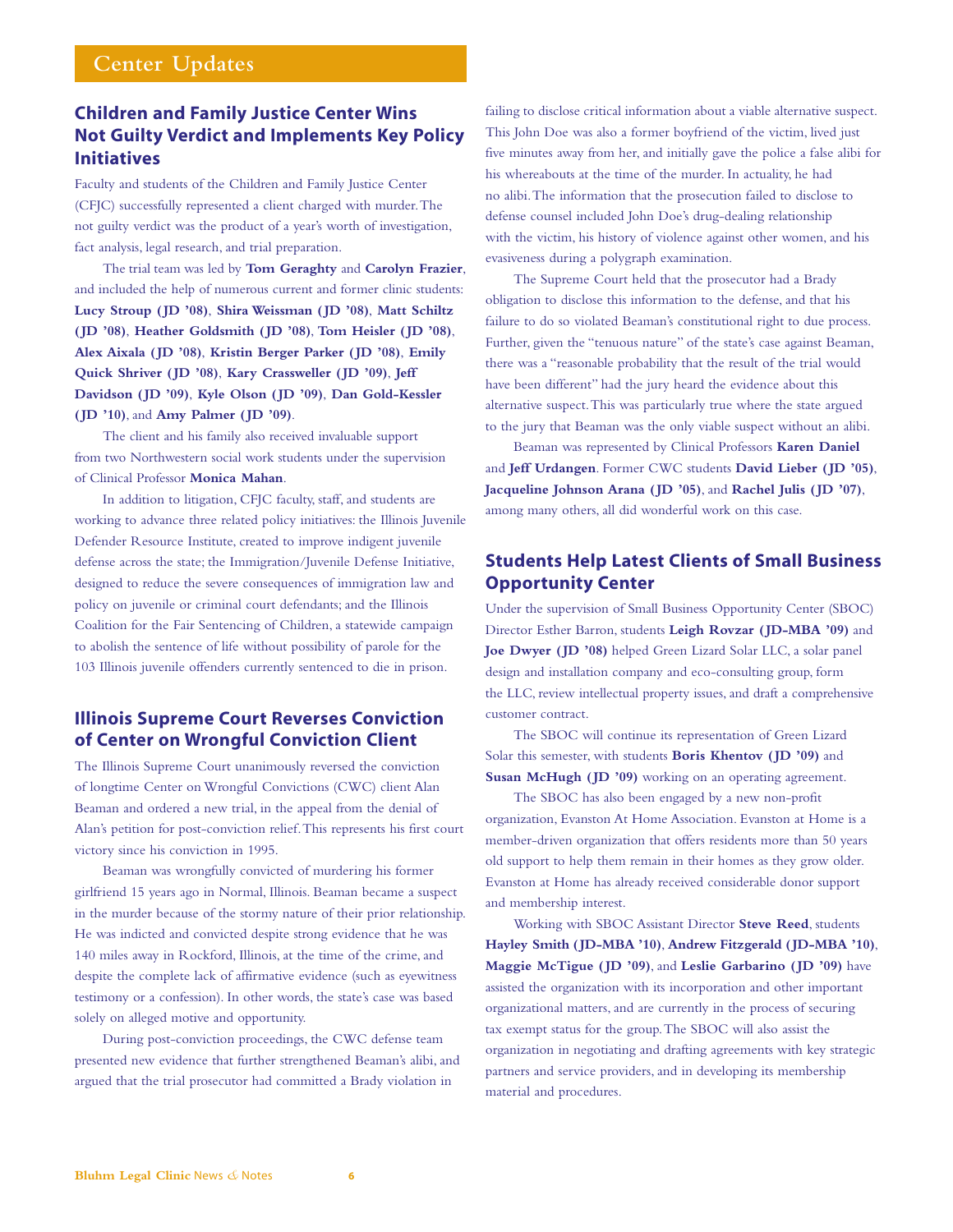# **Human Rights Advocacy Clinic: Making a Difference in Malawi**

In March 2008, four clinic students from the Human Rights Advocacy Clinic accompanied Professor **Sandra Babcock** to Malawi on a project designed to reduce prison overcrowding and increase access to justice for pre-trial detainees.Accompanied by Professor **Bernardine Dohrn** and two European attorneys, the clinic delegation interviewed approximately 50 prisoners, reviewed over 27 case files, and worked closely with Malawian prosecutors, legal aid attorneys, and paralegals.

By the end of the trip, the Northwestern team had prepared legal opinions in 14 murder cases. If convicted, each of the accused would possibly face the death penalty. Northwestern students recommended that the charges be reduced to manslaughter in nine cases, and they recommended dismissal due to insufficient evidence in seven more. In addition, the team prepared 43 bail applications on behalf of men, women, and children who were without lawyers and faced years of pretrial detention.

As of June 2008, nine prisoners have been released on bail, and two prisoners pleaded guilty and were subsequently released. We expect that dozens more will be released in coming weeks.

The purpose of the visit was not to "fix" the problem of overcrowding in Malawi prisons.We are hopeful, however, that continued collaboration with our Malawian partners will allow us to make further inroads into the still overwhelming backlog in Malawi's criminal justice system.

# **Center on Wrongful Convictions Successfully Lobbies for New Law**

The Center on Wrongful Convictions (CWC) held a Waiting for Justice forum this past February to discuss then-pending Illinois House Bill 230, which would create a more efficient means by which exonerees could become eligible for state compensation for wrongful incarceration.

A new system was sorely needed because under the law then in effect, the only way to become eligible for compensation was through gubernatorial pardon. Unfortunately, the waiting period for a pardon is often several years, even for indisputably innocent pardon applicants.

HB 230 provides that upon proper application, a circuit court may issue a certificate of innocence, which would make the exoneree eligible for immediate state compensation.

The Illinois House passed the bill in May 2007.The CWC's action item at the Waiting for Justice forum was to lobby members of the Illinois Senate to likewise pass the bill, which it did in May 2008. The governor of Illinois then promptly vetoed the bill.Through the efforts of many supporters, including the original bill sponsor, Rep. Mary Flowers, and the chief Senate sponsor, Sen.William Delgado, both houses overrode the veto, and the bill has become law.

Clinical Professor **Karen Daniel** testified before the Illinois Senate Judiciary Criminal Law Committee and prepared written materials for the committee members.The CWC will file the very first petition under this new law on behalf of one of their deserving clients.

#### **Center on Wrongful Convictions Celebrates 10th Anniversary**



On November 14, 2008, the Center on Wrongful Convictions (CWC) will celebrate its 10th anniversary by hosting a series of special events, including a reading of the award-winning play, *The Exonerated*.

The play, directed by co-author Jessica Blank, features three exonerees — Sonya Jacobs, Delbert Tibbs, and Gary Gauger (a former CWC client) — playing themselves. CWC co-founder **Lawrence Marshall (JD '85)** will return to Northwestern Law to host the event, which takes place at 7 p.m. in Thorne Auditorium.

Prior to the play, the CWC will host an awards ceremony and reception. At this event, the CWC will present the Jane Beber Abramson Award to Ronald Safer of Schiff Hardin LLP and **Judy Royal (JD '84)** for the hundreds of hours they donated to the CWC in exonerating Julie Rae Harper.The center will also present the Jenner & Block Award to the Hon. George Leighton for his lifetime achievements in the cause of justice.The reception begins at 5:30 p.m. in the Bluhm Legal Clinic (8th floor of the Arthur Rubloff building at Northwestern Law), and the awards ceremony will take place from 6:15 to 6:45 p.m. Tickets for the play are \$100 for the general public and \$35 for students.Tickets for the awards

ceremony and reception are \$250 and include admission to *The Exonerated*.A portion of the ticket price benefits the CWC.To order tickets, call the CWC at (312) 503-2391, or purchase online at **www.law.northwestern.edu/cwc/**.